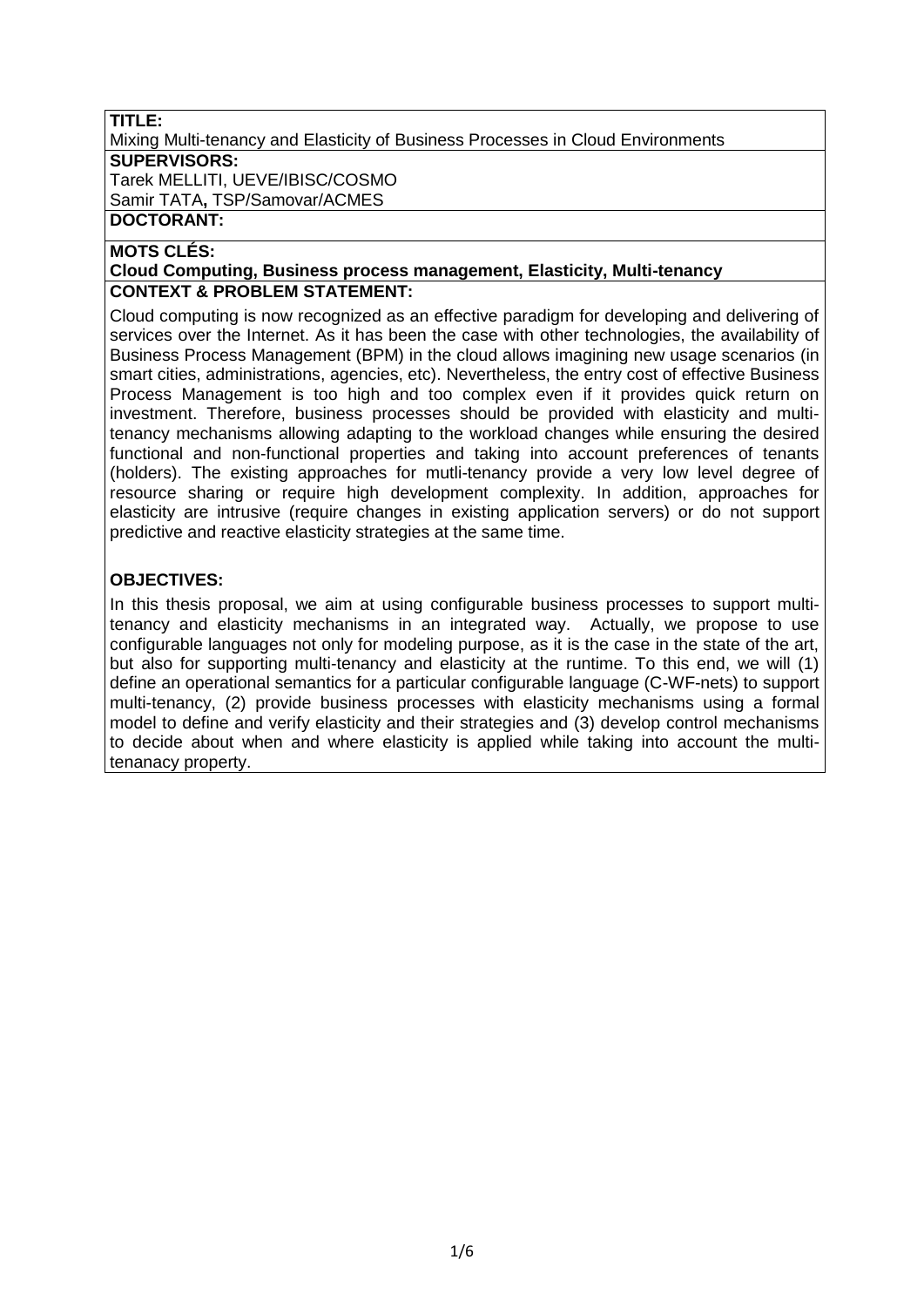## **DETAILED DESCRIPTION**

## **1 Context**

Cloud computing is now recognized as an effective paradigm for developing and delivering of services over the Internet. It typically involves provisioning of dynamically scalable and often virtualized resources. It delivers services at the levels of infrastructure, platform and software.

As it has been the case with other technologies, the availability of Business Process Management (BPM) in the cloud allows imagining new usage scenarios. Typically, these scenarios include the execution of thousands of processes (set of coordinated activities) during a very short period of time requiring temporarily a very important amount of resources and targeting different preferences of tenants (holders).

Further than getting new usage scenarios, Cloud users can take benefit from cloud infrastructures to execute innovative solution in scenario like political campaign management or crisis management where the need for quick adaptation is essential but at the cost of very sophisticated development.

In fact, the entry cost of effective applications, services or Business Process Management (BPM) for SMEs is too high and too complex even if it provides quick return on investment. Novel and innovative approaches for modeling, deploying and enactment of business processes should be developed to allow supporting the scenario cited above and others in a safer and cost effective way.

# **2 Objective**

Business processes should be provided with elasticity and multi-tenancy mechanisms allowing adapting to the workload changes while ensuring the desired functional and nonfunctional properties and different preferences of tenants (holders). Targeting this objective mainly raises the following questions:

- How to formally characterize and model the elasticity and multi-tenancy properties?
- How to formally describe and enforce strategies for elasticity and multi-tenancy?
- How to handle the interaction between the elasticity and multi-tenancy in a consistent and non intrusive way?

## **3 Background and State of the art**

## **3.1 Multi-tenancy and configurable business processes**

Cloud computing is particularly interesting in situations where many organizations need to support similar processes. For example, smart cities, administrations, agencies, etc. all need to support similar processes but they also need local and controlled variations of these similar processes. Therefore, cloud platforms should provision mechanisms such that business processes can be customized to tenants while allowing them to share resources. These are called multi-tenancy mechanisms.

There are mainly three approaches developed for multi-tenancy in cloud environment[s\[8\]](#page-4-0) . These approaches require varying the degree of resource sharing and the development complexity:

Approach 1. sharing a single business process instance among all tenants,

Approach 2. running tenant specific process instances on a shared process engine,

Approach 3. running tenant specific process instances on a dedicated process engine.

Approaches 2 and 3 are based on deployment techniques. **They provide a very low level degree of resource sharing**. In approach 1, all tenants share the OS, the process engine and a single instance of the business process. This is accomplished by parameterizing a single instance of a business process with a tenant identification parameter. However, **the drawback of this approach is its high development complexity which could prevent democratization of such technique.** 

#### **3.2 Elasticity of business processes**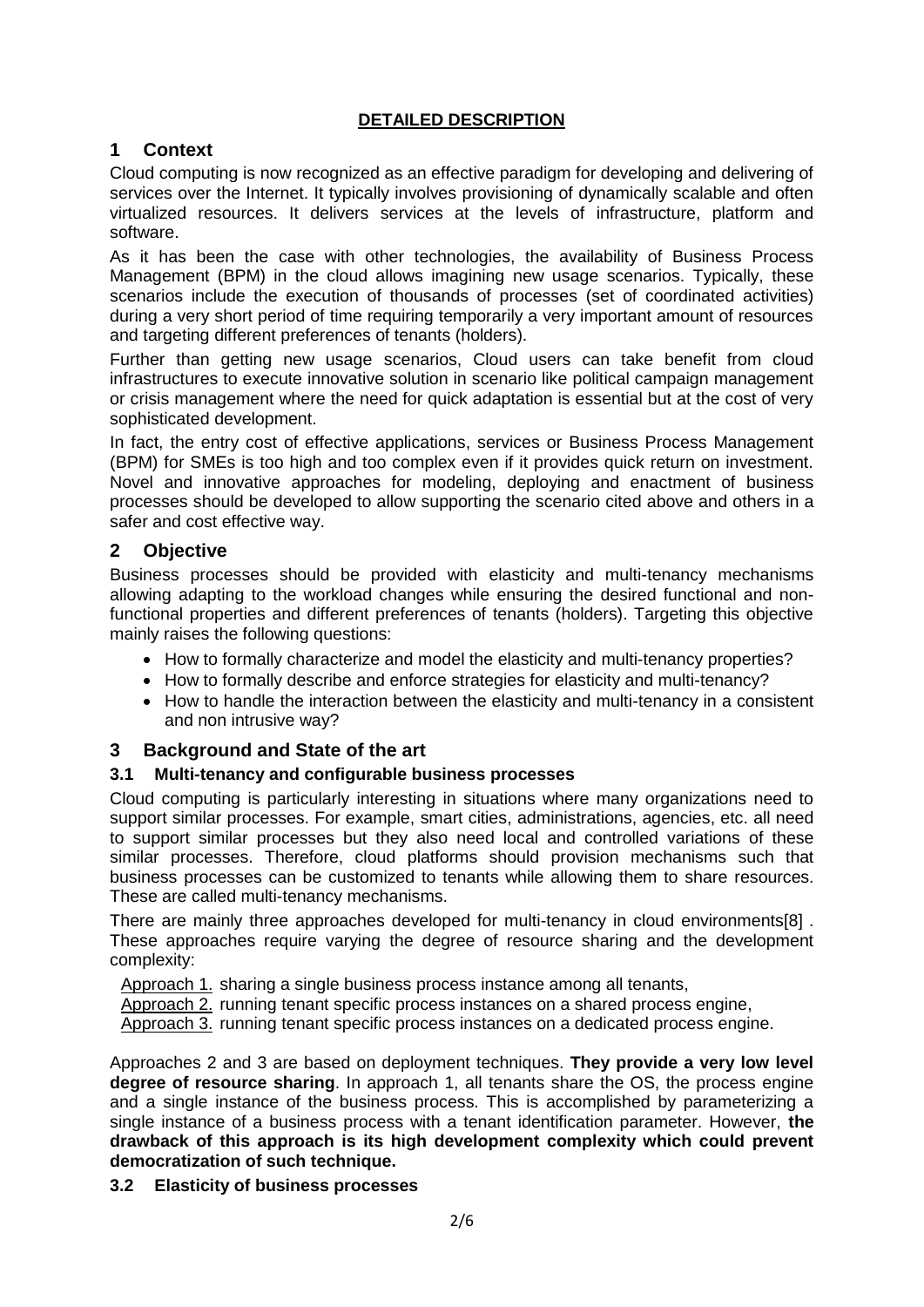The principle of elasticity is to ensure the provisioning of necessary and sufficient resources in such a way that a cloud service continues running smoothly even as the number or quantity of its use scales up or down. Thus, the elasticity property allows to avoid underutilization and over-utilization of resources [\[5\] \[10\] .](#page-4-1)

Provisioning of resources can be made using two approaches: vertical and horizontal elasticity [\[6\] .](#page-4-2) Vertical elasticity increases or decreases the resources of a specific cloud service. Actually, vertical elasticity requires extending process engines. We have established that the existing service containers are not elastic and we have developed a new elastic engine [\[2\]](#page-4-3) . **It should be noted that vertical elasticity mechanism are rather intrusive**.

The horizontal elasticity replicates or removes instances of cloud services [\[7\]](#page-4-4) . On one hand, to scale up a business process, the elasticity mechanisms have to create, as many copies as necessary, of over-loaded business services (part of the considered business process). On the other hand, to scale down a business process, the elasticity mechanisms have to remove unnecessary copies of under-loaded services. While, the development of vertical elasticity is feasible, the development of horizontal elasticity for business processes is challenging. In fact, performing horizontal elasticity operations should follow an elasticity strategy that uses load information of each business service, *e.g.,* in terms of number of current invocations, to make elasticity decisions (when and how to add/remove copies of services). Some of these strategies are reactive (based on minimal and maximal thresholds) and some others are predictive, *e.g.,* based on prediction of invocations. In [\[3\]](#page-4-5) , Galante and de Bona presents a survey of cloud computing elasticity. **None of the 28 studied approaches can handle horizontal elasticity of business processes (applications) while considering both predictive and reactive strategies**.

# **4 Approach**

We aim in this project at developing models and mechanisms to support multi-tenant business processes provided with elasticity facilities. To do so, we propose an approach for:

- 1) providing a formal model for horizontal elasticity of processes which allow predictive and reactive strategies,
- 2) adapting configurability to support multi-tenancy of business processes which does not need high development complexity,
- 3) mixing elasticity and multi-tenancy in a consistent and non intrusive way.

## **4.1 Elasticity of configurable business processes**

We have conducted a primary investigation of two elasticity approaches for business processes. The first approach investigated consists in developing a general controller to enforce elasticity of business processes [\[1\] m](#page-4-6)odeled in Petri nets (note that several process modeling languages such as BPEL and BPMN can be mapped to Petri nets). This approach does not request any effort from the designer. Nevertheless, we realized that it suffers from the problem of single point of failure, *i.e.*, the central controller. The second approach investigated [\[9\] c](#page-4-7)onsists in composing a model of a business process with models of mechanisms for elasticity making the whole business process elastic. According to this approach there should be as many controllers as elastic services. These services should be identified by the designer who is aware about business and technical characteristics of business process and consequently s/he will be able to make such identification.

We are now convinced that this second approach is more suitable for elasticity of business processes. We plan to develop this approach using a formal model (*i.e.,* Petri net) in order to formally define and verify/validate both elasticity and strategies. The idea consists in developing a parameterized Petri net model to control elasticity of one business service. When the generic controller of one service is composed with the model of a given business process, the strategy (predictive or reactive) and the elasticity mechanisms are defined. Reactive strategies will be described based on the marking of places (pre-condition) of elastic services while the predictive strategies will be described based on the marking of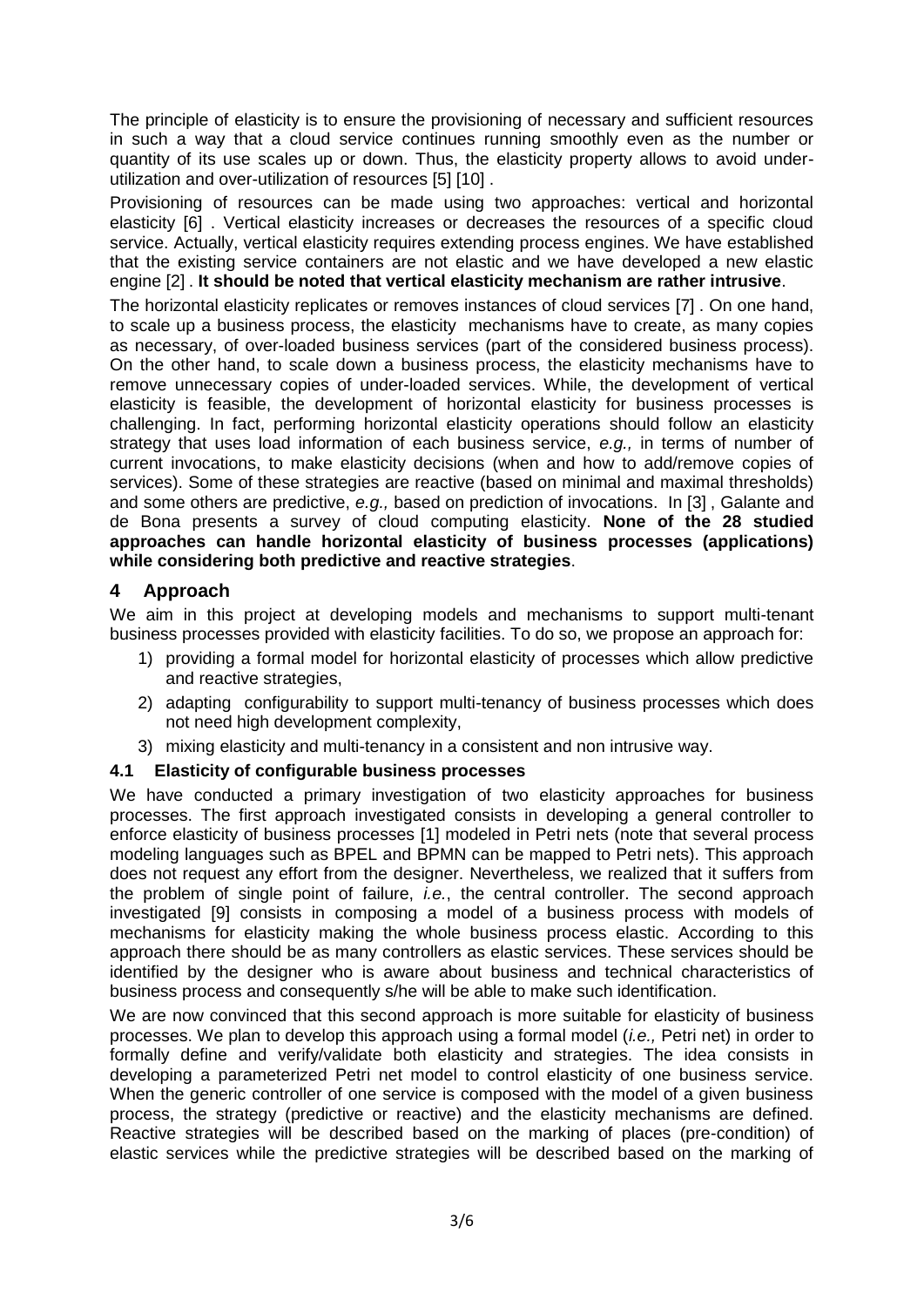places of previous services (wherever they are elastic or not). Not that this later information can be retrieved from the structure of the Petri net.

## **4.2 Using configurable business processes for multi-tenancy**

Multi-tenancy allows variability across organizations. In fact, it is not realistic to enforce "one size fits all" as tenants may have different needs and preferences. In this proposal, we focus on the process perspective and suggest using the so-called configurable process models to support variability. A configurable process model represents a family of process models, that is, a model that can be customized, for a particular setting, by configuration. It contains a core part that is common or shared and several variant parts dedicated to the different variations. Configuration is used to select a desired behavior and is achieved by hiding (*i.e.*, bypassing) or blocking (*i.e.*, inhibiting) some fragments of the configurable process model.

Various existing process languages have been extended to allow configurability (*e.g.,* C-EPCs, C-iEPCs, C-WF-nets, C-SAP, C-BPEL). However, only few of them are actually supported by modeling software. In addition, **they are only used at the design time.** 

Here, we propose to use configurable languages **not only for modeling purpose but also for supporting multi-tenancy at runtime.** To this end, we will define operational semantics for C-WF-nets (extension of Petri nets). This choice will help in mixing elasticity and multitenancy mechanisms. Using Petri nets for describing multi-tenancy and elasticity will help us in formally describing these properties and verifying them separated or mixed<sup>1</sup>.

#### **4.3 Integration of elasticity and multi-tenancy**

1

Figure 1 illustrates our vision of using configurable process models to handle multi-tenancy and elasticity of business processes in the Cloud.



Shared part

**Figure 1.** Configurable business process

When applying elasticity mechanisms, we will develop control mechanisms to decide about when and where the elasticity mechanisms are applied while multi-tenancy is enforced. This can involve several cases:

 $<sup>1</sup>$  Note that we have a solid background in using Petri nets for the description of the verification of service-</sup> oriented application and business processes.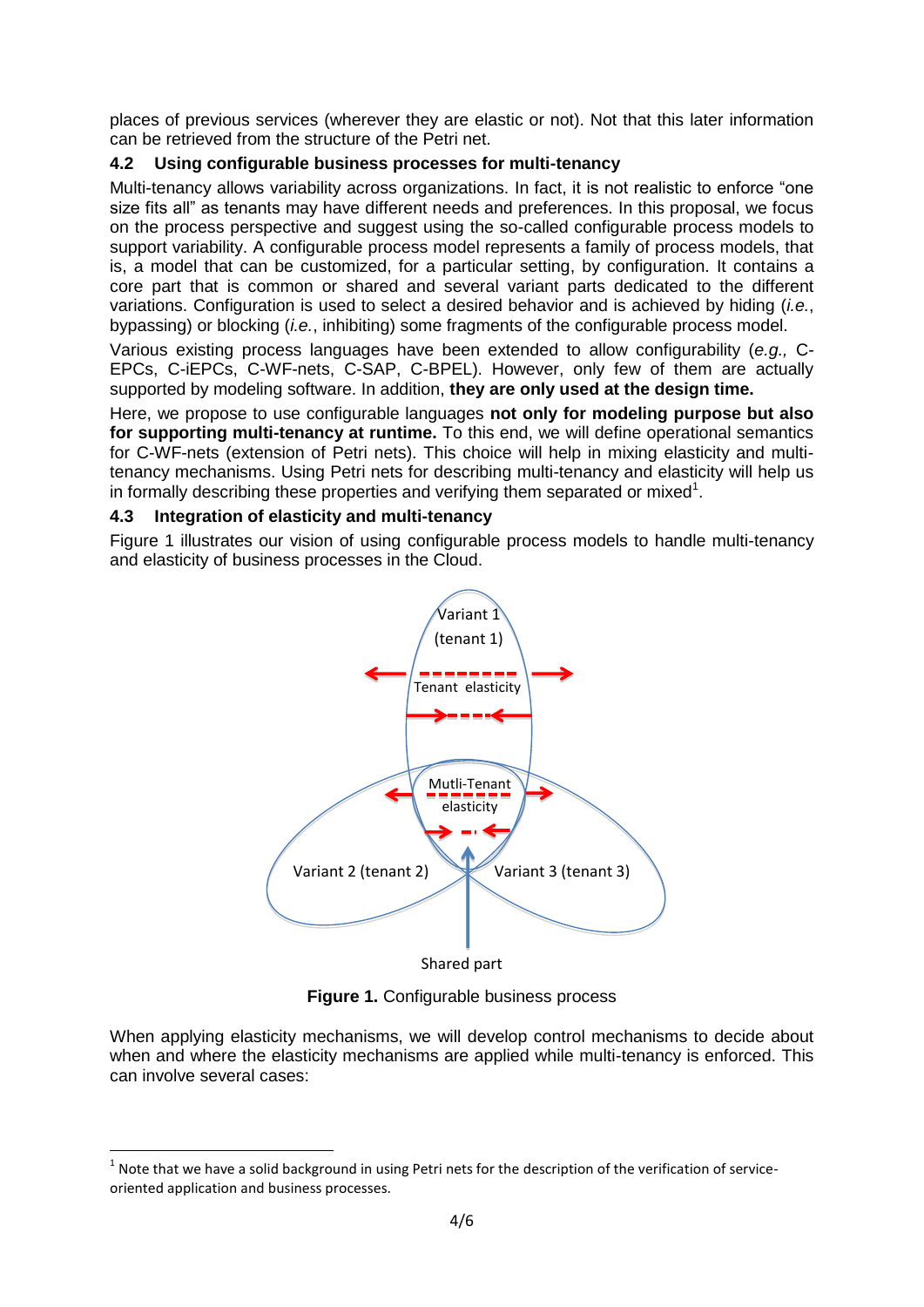- 1. The scope of elasticity covers the whole set or a sub-set of all tenants (see for example scale-up and scale-down operations called in Figure 1). We call such operation a multi-tenant elasticity.
- 2. The scope of elasticity covers one specific tenant (see for example scale-up and scale-down operations in Figure 1). We call such operation tenant elasticity.

Identifying these cases for a given business process will identify parts (or services) that are elastic, multi-tenant, elastic and multi-tenant or mono-tenant and non elastic.

Regarding the running of elastic and multi-tenant business processes, we plan to develop two solutions:

- 1) The first solution will consists in defining of a set of rules in order to transform elastic and multitenant business process in a set of connected business services which are elastic, multi-tenant, elastic and multi-tenant or mono-tenant and non elastic. Each service will be deployed on any application server (*e.g.,* our developed microcontainer [\[2\] \)](#page-4-3). This approach is not intrusive since it does not require any change in application servers.
- 2) The second approach is intrusive. It will be developed in collaboration with Prof. Schahram Dustdar (Distributed Systems Group, Technical University of Vienna)<sup>2</sup>. It will consist in extending a process engine, Vienna Platform for Elastic Processes, to support the enactment of configurable business processes.

A comparative study on these two approaches will be conducted at the end of this work. This study will consider, among others, the usability and performance management.

#### **5 References**

**.** 

- <span id="page-4-6"></span>[1] M. Amziani, T. Melliti, and S. Tata. A generic framework for service-based business process elasticity in the cloud. In BPM, volume 7481 of LNCS. Springer, 2012.
- <span id="page-4-3"></span>[2] S. Yangui, M. Mohamed, S. Tata, and S. Moalla. Scalable service containers. In IEEE CloudCom, 2011.
- <span id="page-4-5"></span>[3] G. Galante and L. C. E. de Bona. A survey on cloud computing elasticity. In IEEE/ACM International Conferenceon Utility and Cloud Computing, UCC '12, 2012.
- [4] L.-S. Lê, H.-L. Truong, A. Ghose, and S. Dustdar. On elasticity and constrainedness of business services provisioning. In IEEE International Conference on Services Computing, 2012.
- <span id="page-4-1"></span>[5] J. Geelan, M. Klems, R. Cohen, J. Kaplan, D. Gourlay, P. Gaw, D. Edwards, B. de Haaff, B. Kepes, K. Sheynkman, O. Sultan, K. Hartig, J. Pritzker, T. Doerksen, T. von Eicken, P. Wallis, M. Sheehan, D. Dodge, A. Ricadela, B. Martin, B. Kepes, and I. W. Berger. Twenty-One Experts Define Cloud Computing. http://cloudcomputing.syscon.com/node/612375
- <span id="page-4-2"></span>[6] D. Sanderson. Programming Google App Engine: Build and Run Scalable Web Apps on Google's Infrastructure. O'Reilly Media, Inc., 1st edition, 2009.
- <span id="page-4-4"></span>[7] P. Kranas, V. Anagnostopoulos, A. Menychtas, and T. A. Varvarigou. ElaaS: An Innovative Elasticity as a Service Framework for Dynamic Management across the Cloud Stack Layers. In CISIS, pages 1042–1049. IEEE, 2012.
- <span id="page-4-0"></span>[8] C. Osipov G. Goldszmidt M. Taylor and I. Poddar. Develop and Deploy Multitenant Web-Delivered Solutions Using IBM Middleware, Part 1: Challenges and Architectural Patterns. White Paper, IBM, 2009.
- <span id="page-4-7"></span>[9] K.Klai and S. Tata. Formal Modeling of Elastic Service-based Business Processes. 0th International Conference on Services Computing (IEEE SCC 2013, Application & Experience Track), IEEE Computer Society, June 27-July 2, 2013, Santa Clara Marriott, CA, USA

 $2$  Note that we have already a strong collaboration with Prof. Schahram Dustdar (several common published papers) on business process management but this work will enlarge this collaboration to the cloud computing field.